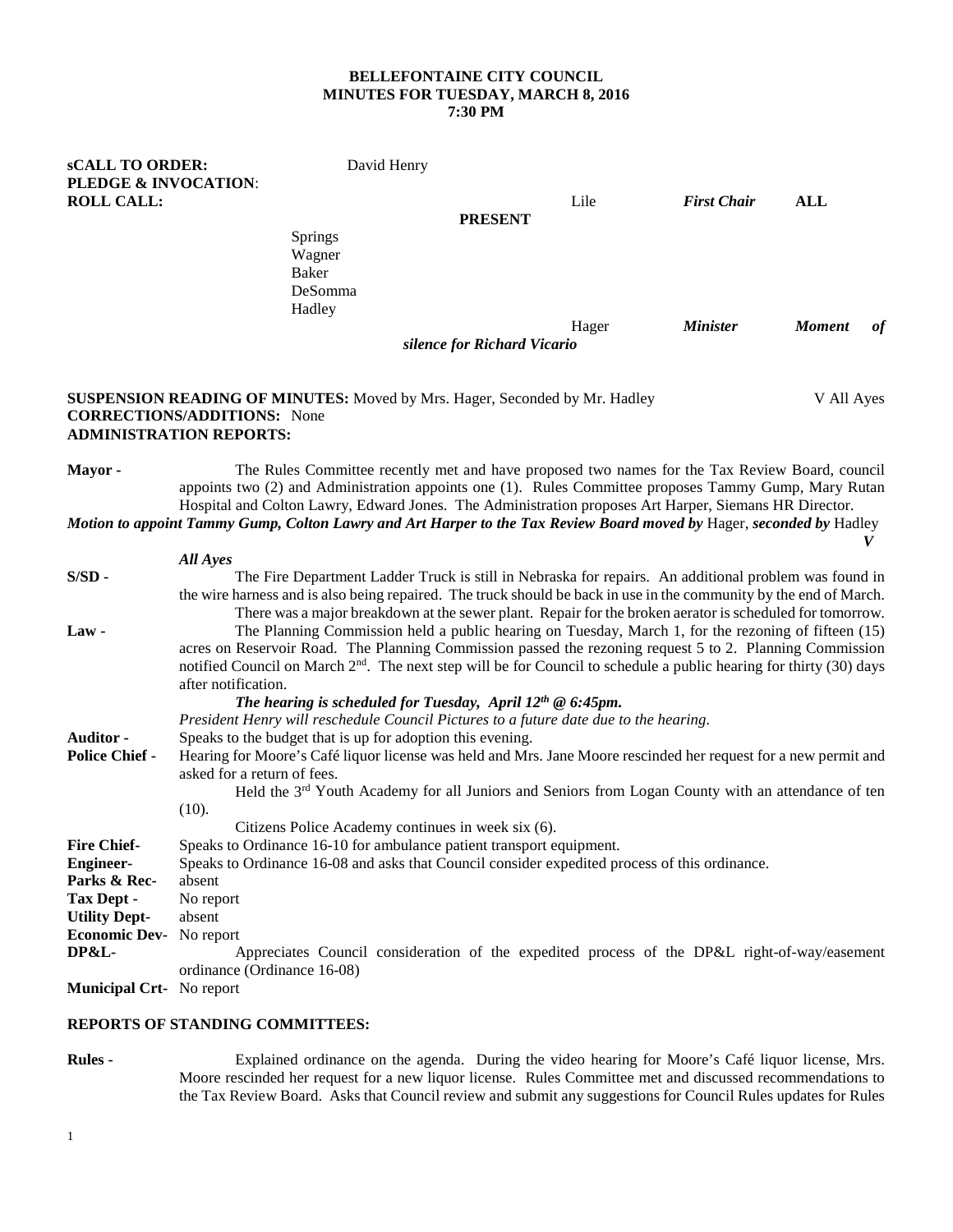Committee consideration. **Finance -** Explained ordinances on the agenda. Utilities - Utility Committee met on Friday, March 4<sup>th</sup>, 8:00 AM in Council Chambers to discuss Ordinance 16-08, and will ask for passage on first reading this evening. Also discussed the request of the Baptist Church to connect to city water lines and will recommend to put this in ordinance form. **Safety -** Explained ordinance on the agenda. **Streets -** No report **Sidewalks, Curbs & Parks –**No report **Audit -** No report

## **COMMUNICATIONS FROM CITIZENS:**

#### **. INTRODUCTION OF ORDINANCES:**

#### **1. ORDINANCES FOR 1ST READING**

16-08 A. AN ORDINANCE AUTHORIZING AND DIRECTING THE SERVICE SAFETY DIRECTOR AND MAYOR TO EXECUTE A CERTAIN GRANT OF RIGHT-OF-WAY AND EASEMENT TO THE DAYTON POWER & LIGHT COMPANY FOR ELECTRIC RIGHT-OF-WAY PURPOSES ACROSS PART OF LOTS 52 AND 57 IN THE COUNTY OF LOGAN, CITY OF BELLEFONTAINE, STATE OF OHIO AND DECLARING AN EMERGENCY IN THE CITY OF BELLEFONTAINE, OHIO. **UTILITIES**

| 3RR -      | Moved by Wagner, seconded by DeSomma | V All Ayes |
|------------|--------------------------------------|------------|
| Passage -  | Moved by Wagner, seconded by Baker   | V All Ayes |
| - Adoption | Moved by Wagner, seconded by DeSomma | V All Ayes |

16-09 B. AN ORDINANCE AMENDING SECTION 1169.04 OF THE CODIFIED ORDINANCES OF THE CITY OF

> BELLEFONTAINE, OHIO, ESTABLISHING ZONING OF FACTORY-BUILT HOUSING IN THE CITY OF BELLEFONTAINE AND DECLARING AN EMERGENCY IN THE CITY OF BELLEFONTAINE, OHIO.

## **RULES**

| $3RR -$    | Moved by Hager, seconded by Hadley | V All Ayes |
|------------|------------------------------------|------------|
| Passage -  |                                    |            |
| Adoption - |                                    |            |

16-10 C. AN ORDINANCE AUTHORIZING THE SERVICE-SAFETY DIRECTOR AND/OR FIRE CHIEF TO ENTER INTO A CONTRACT WITH MEDPRO FOR AN AMBULANCE PATIENT TRANSPORT EQUIPMENT SERVICE AGREEMENT FOR THE CITY OF BELLEFONTAINE FIRE DEPARTMENT AND DECLARING AN EMERGENCY IN THE CITY OF BELLEFONTAINE, OHIO. **FINANCE**

| $3RR -$    | Moved by Baker, seconded by DeSomma | V All Ayes |
|------------|-------------------------------------|------------|
| Passage -  |                                     |            |
| Adoption – |                                     |            |

16-11 D. AN ORDINANCE AUTHORIZING AND PROVIDING FOR COMPENSATION OF DEPARTMENT HEADS AND SUPERVISORY HOURLY POSITIONS FOR CERTAIN CITY EMPLOYEES AND DECLARING AN EMERGENCY IN THE CITY OF BELLEFONTAINE, OHIO (2016 SUPERVISORY WAGE ORDINANCE) **FINANCE**

3RR - Moved by Baker, seconded by Hadley V All Ayes Passage - Adoption-